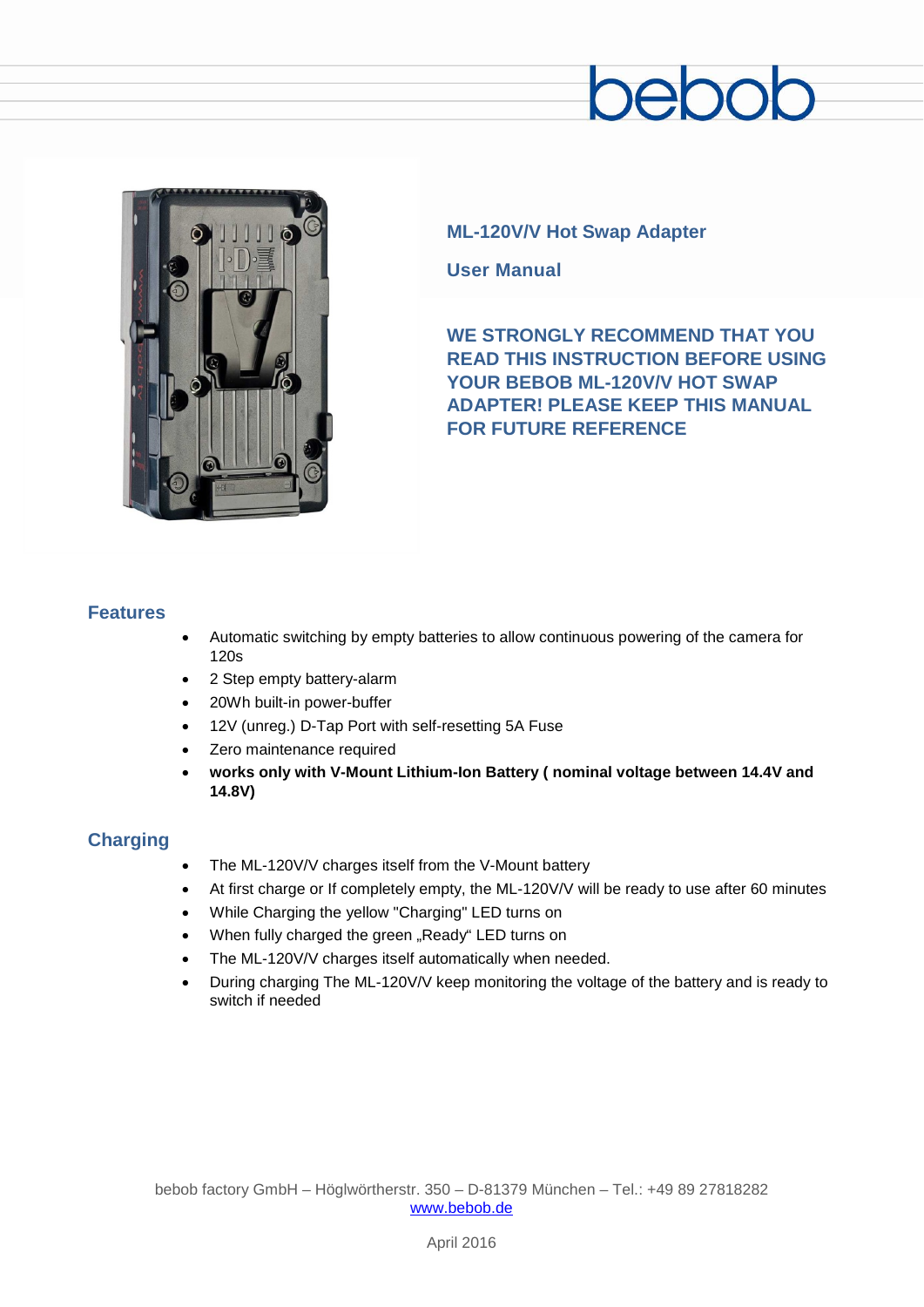#### **Battery Swap**

- The ML-120V/V detects a battery as empty when the voltage drops below 12,5V
- The ML-120V/V instantly takes over powering the camera and the D-Tap port for a maximum of 2 minutes and displays a red LED alarm
- The LED Alarm flashes for 90s, turns to solid for the last 30s.
- After the empty battery has been replaced by a charged one (voltage under load of over 14,5V), powering of the camera instantly reverts to the V-Mount battery.
- The ML-120V/V switches up to 6 Times before running empty
- If the empty battery is not replaced within 2 minutes the ML-120V/V and the camera will switch off.

#### **Alarm LED´s brightness**

- To allow the Alarm LED to be visible in bright environments (sunlight etc.) but not disturbingly over bright in darker environments (studio etc.), the ML-120 has automatic brightness adjust.
- The brighter the environment the brighter the alarm LED will show.
- The environment light detector is located at the top  $-$  middle of the ML-120 housing.
- Covering the housing (with tape for instance) will switch off the automatic brightness adjust and the alarm LED will flash with minimum brightness

#### **Safety instructions**

- Only for professional use! Keep Charger out of reach of children and personnel that has not been instructed in the use!
- Use only with recommended batteries.
- Keep the ML-120V/V drv and do not immerse in water.
- Do not attempt to open or repair the ML-120V7V. Contact your dealer for help if it becomes defective.
- Handle with care! Do not throw! Do not drop!

#### **Warranty**

- The ML12V/V is covered by a 2 years unconditional warranty on all parts, except the cells.
- The cells are covered by a 2 year warranty, 80% of the original capacity.
- For warranty issues or if you have any additional questions, please contact the appropriate bebob distributor listed at [www.bebob.de.](http://www.bebob.de/)